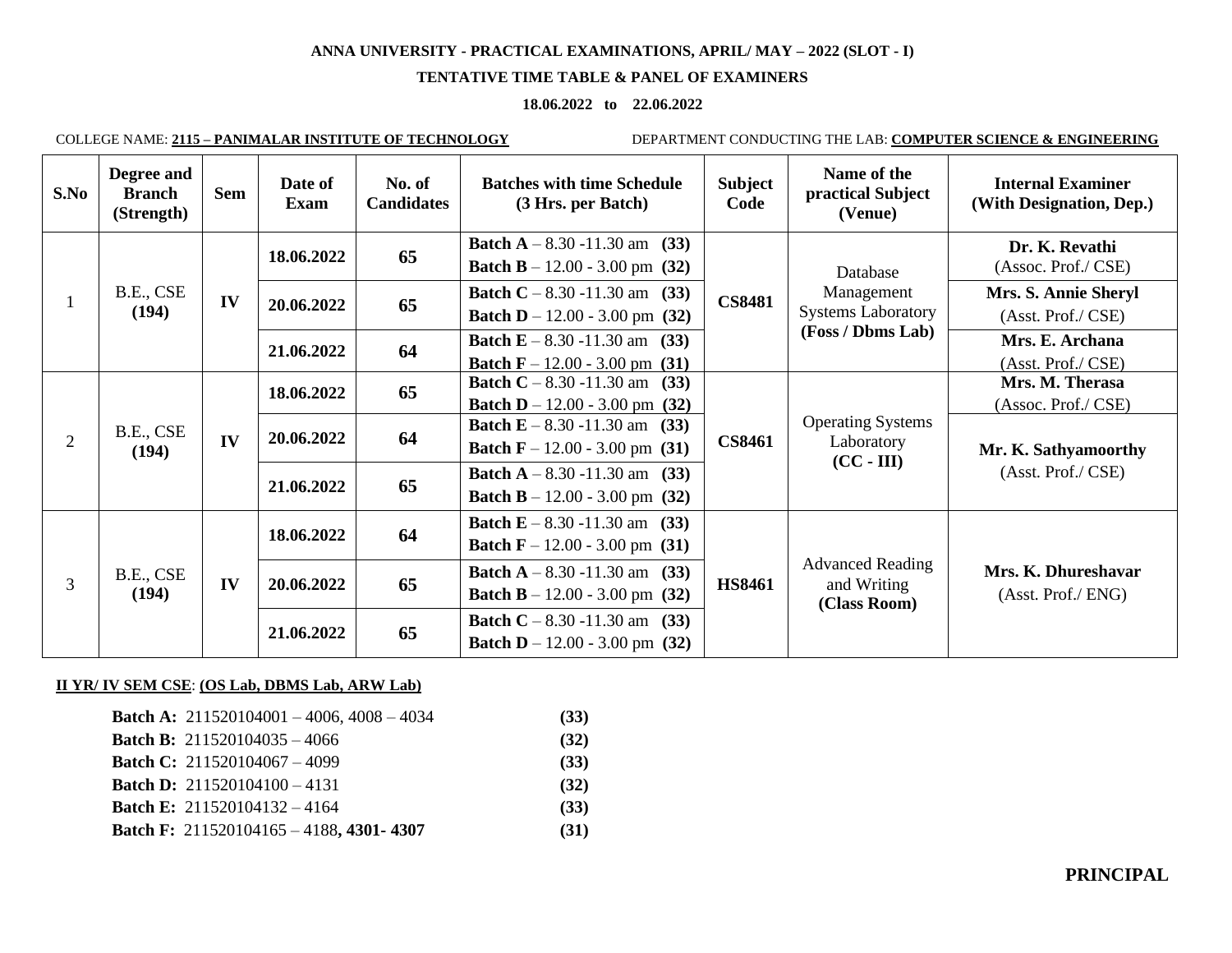## **TENTATIVE TIME TABLE & PANEL OF EXAMINERS**

#### **18.06.2022 to 22.06.2022**

COLLEGE NAME: **2115 – PANIMALAR INSTITUTE OF TECHNOLOGY** DEPARTMENT CONDUCTING THE LAB: **COMPUTER SCIENCE & ENGINEERING**

| S.No           | Degree and<br><b>Branch</b><br>(Strength) | <b>Sem</b> | Date of<br><b>Exam</b> | No. of<br><b>Candidates</b> | <b>Batches with time Schedule</b><br>(3 Hrs. per Batch)                               | <b>Subject</b><br>Code                                                           | Name of the<br>practical Subject<br>(Venue)            | <b>Internal Examiner</b><br>(With Designation, Dep.) |  |  |  |  |  |            |    |                                                                                       |  |
|----------------|-------------------------------------------|------------|------------------------|-----------------------------|---------------------------------------------------------------------------------------|----------------------------------------------------------------------------------|--------------------------------------------------------|------------------------------------------------------|--|--|--|--|--|------------|----|---------------------------------------------------------------------------------------|--|
|                | B.E., CSE<br>(188)                        | <b>VI</b>  | 18.06.2022             | 63                          | <b>Batch A</b> – 8.30 -11.30 am (32)<br><b>Batch B</b> $- 12.00 - 3.00$ pm (31)       | <b>CS8661</b>                                                                    | Internet<br>Programming<br>Laboratory<br>(Network Lab) | Mrs. M. Abirami<br>(Asst. Prof./ CSE)                |  |  |  |  |  |            |    |                                                                                       |  |
| -1             |                                           |            | 20.06.2022             | 63                          | <b>Batch C</b> $- 8.30 - 11.30$ am<br>(32)<br><b>Batch D</b> – 12.00 - 3.00 pm (31)   |                                                                                  |                                                        | Mrs. K. Hema Priya<br>(Asst. Prof./ CSE)             |  |  |  |  |  |            |    |                                                                                       |  |
|                |                                           |            | 21.06.2022             | 62                          | <b>Batch E</b> $- 8.30 - 11.30$ am<br>(31)<br><b>Batch F</b> – 12.00 - 3.00 pm (31)   |                                                                                  |                                                        | Mrs. S. Hemamalini<br>(Assoc. Prof./ CSE)            |  |  |  |  |  |            |    |                                                                                       |  |
|                | B.E., CSE<br>(188)                        | <b>VI</b>  | 18.06.2022             | 63                          | <b>Batch C</b> – 8.30 -11.30 am (32)<br><b>Batch D</b> – 12.00 - 3.00 pm (31)         |                                                                                  | Mobile Application<br>Development<br>Laboratory        | Dr. T. Tamilselvi<br>(Prof./ CSE)                    |  |  |  |  |  |            |    |                                                                                       |  |
| $\overline{2}$ |                                           |            | 20.06.2022             | 62                          | <b>Batch E</b> $- 8.30 - 11.30$ am<br>(31)<br><b>Batch F</b> $- 12.00 - 3.00$ pm (31) | <b>CS8662</b>                                                                    |                                                        | Mr. T.A. Mohanaprakash<br>(Assoc. Prof./ CSE)        |  |  |  |  |  |            |    |                                                                                       |  |
|                |                                           |            |                        |                             |                                                                                       |                                                                                  |                                                        |                                                      |  |  |  |  |  | 21.06.2022 | 63 | <b>Batch A</b> $- 8.30 - 11.30$ am<br>(32)<br><b>Batch B</b> $- 12.00 - 3.00$ pm (31) |  |
|                |                                           |            | 18.06.2022             | 62                          | <b>Batch E</b> $- 8.30 - 11.30$ am<br>(31)<br><b>Batch F</b> $- 12.00 - 3.00$ pm (31) |                                                                                  | Professional<br>Communication<br>$(CC-1)$              |                                                      |  |  |  |  |  |            |    |                                                                                       |  |
| 3              | B.E., CSE<br>(188)                        | <b>VI</b>  | 20.06.2022             | 63                          | <b>Batch A</b> $- 8.30 - 11.30$ am<br>(32)<br><b>Batch B</b> $- 12.00 - 3.00$ pm (31) | <b>HS8581</b>                                                                    |                                                        | Mrs. E. Pearlin<br>(Asst. Prof./ ENG)                |  |  |  |  |  |            |    |                                                                                       |  |
|                |                                           |            |                        | 21.06.2022                  | 63                                                                                    | <b>Batch C</b> – 8.30 -11.30 am<br>(32)<br><b>Batch D</b> – 12.00 - 3.00 pm (31) |                                                        |                                                      |  |  |  |  |  |            |    |                                                                                       |  |

## **III YR/ VI SEM CSE**: **(IP Lab, MAD Lab & PC Lab)**

| <b>Batch A:</b> $211519104001 - 4032$                                   | (32) |
|-------------------------------------------------------------------------|------|
| <b>Batch B:</b> 211519104033 - 4063                                     | (31) |
| <b>Batch C:</b> 211519104064 - 4095                                     | (32) |
| <b>Batch D:</b> 211519104096 - 4126                                     | (31) |
| <b>Batch E:</b> 211519104127 - 4139, 4141-4158                          | (31) |
| Batch F: $211519104159 - 4166$ , $4168 - 4187$ , $4301 - 4302$ , $4501$ | (31) |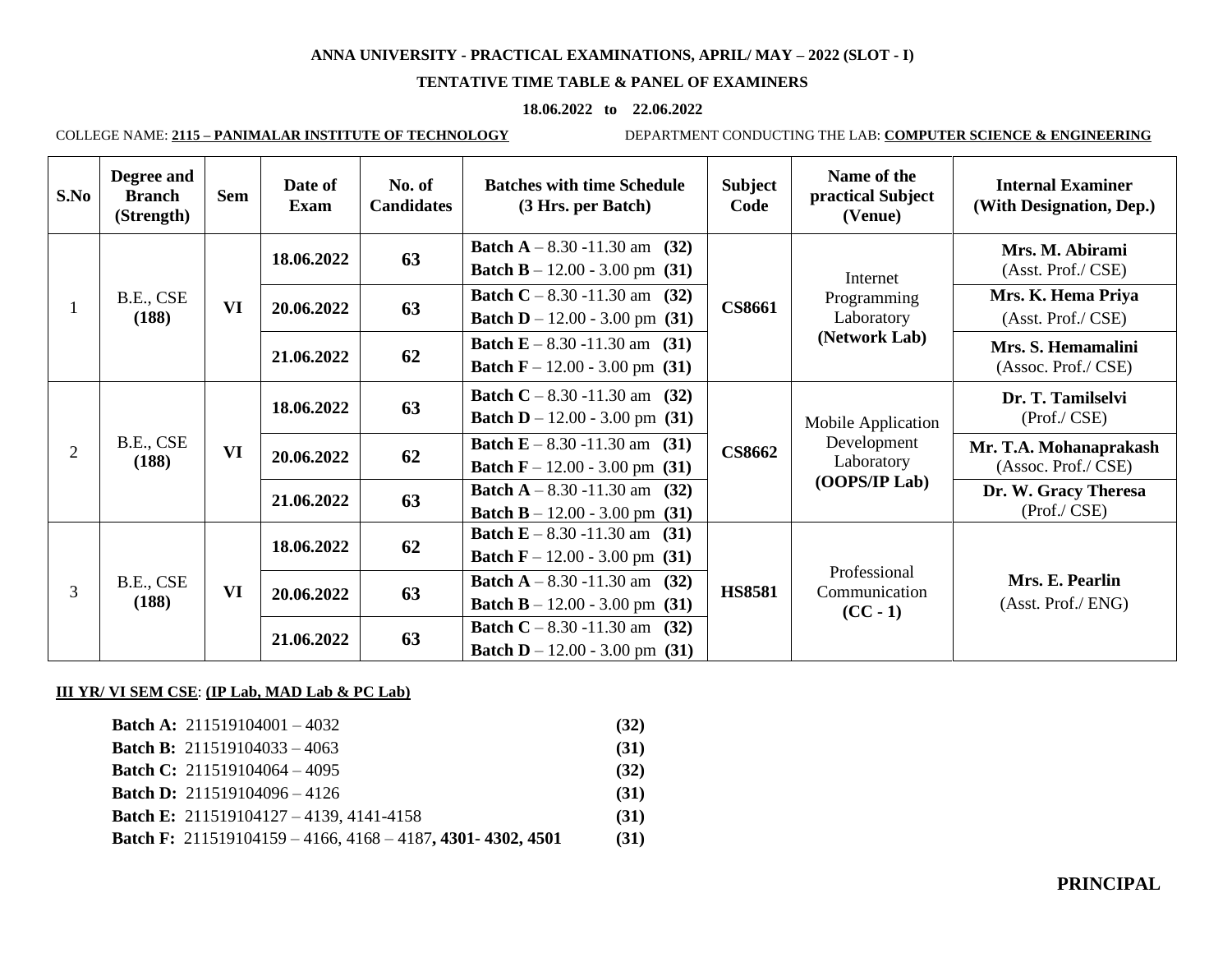#### **TENTATIVE TIME TABLE & PANEL OF EXAMINERS**

## **18.06.2022 to 22.06.2022**

COLLEGE NAME: **2115 – PANIMALAR INSTITUTE OF TECHNOLOGY** DEPARTMENT CONDUCTING THE LAB: **COMPUTER SCIENCE & ENGINEERING**

| S.No | <b>Degree</b><br>and<br><b>Branch</b><br>(Strength) | <b>Sem</b> | Date of<br><b>Exam</b> | No. of<br><b>Candidates</b> | <b>Batches with time Schedule</b>                               | <b>Subject</b><br>Code | Name of the<br>practical Subject<br>(Venue) | <b>Internal Examiner</b><br>(With Designation, Dep.)                              |                                                        |
|------|-----------------------------------------------------|------------|------------------------|-----------------------------|-----------------------------------------------------------------|------------------------|---------------------------------------------|-----------------------------------------------------------------------------------|--------------------------------------------------------|
|      | B.E., CSE<br>(188)                                  | <b>VI</b>  | 22.06.2022             | 29                          | $8.30 A.M - 11.30 A.M$<br>$A1 - A10$<br>(10 Batches)            | <b>CS8611</b>          | Mini Project<br>$(CC - III)$                | Mrs. S. Hemamalini<br>(Assoc. Prof./ CSE)                                         |                                                        |
|      |                                                     |            |                        | 29                          | 12.00 P.M - 3.00 PM<br>$A11 - A13$ , $B1 - B7$<br>(10 Batches)  |                        |                                             |                                                                                   |                                                        |
|      |                                                     |            | 22.06.2022             | 29                          | $8.30$ A.M $- 11.30$ A.M<br>$B8 - B12, D1 - D5$<br>(10 Batches) | <b>CS8611</b>          | Mini Project<br>(CSE AV HALL)               | Mr. S. Kaviarasan<br>(Asst. Prof./CSE)<br>Mrs. K. Hema Priya<br>(Asst. Prof./CSE) |                                                        |
|      |                                                     |            |                        | 29                          | 12.00 P.M - 3.00 PM<br>$D6 - D15$<br>(10 Batches)               |                        |                                             |                                                                                   |                                                        |
|      |                                                     |            | 22.06.2022             | 26                          | $8.30 A.M - 11.30 A.M$<br>$D16 - D19, C1 - C6$<br>(10 Batches)  | <b>CS8611</b>          | Mini Project                                |                                                                                   |                                                        |
|      |                                                     |            |                        | 29                          | 12.00 P.M - 3.00 PM<br>$C7 - C16$<br>(10 Batches)               |                        | (FOSS/DBMS Lab)                             |                                                                                   |                                                        |
|      |                                                     |            |                        |                             |                                                                 |                        | 22.06.2022                                  | 17                                                                                | $8.30$ A.M $- 11.30$ A.M<br>$C17 - C22$<br>(6 Batches) |

**PRINCIPAL**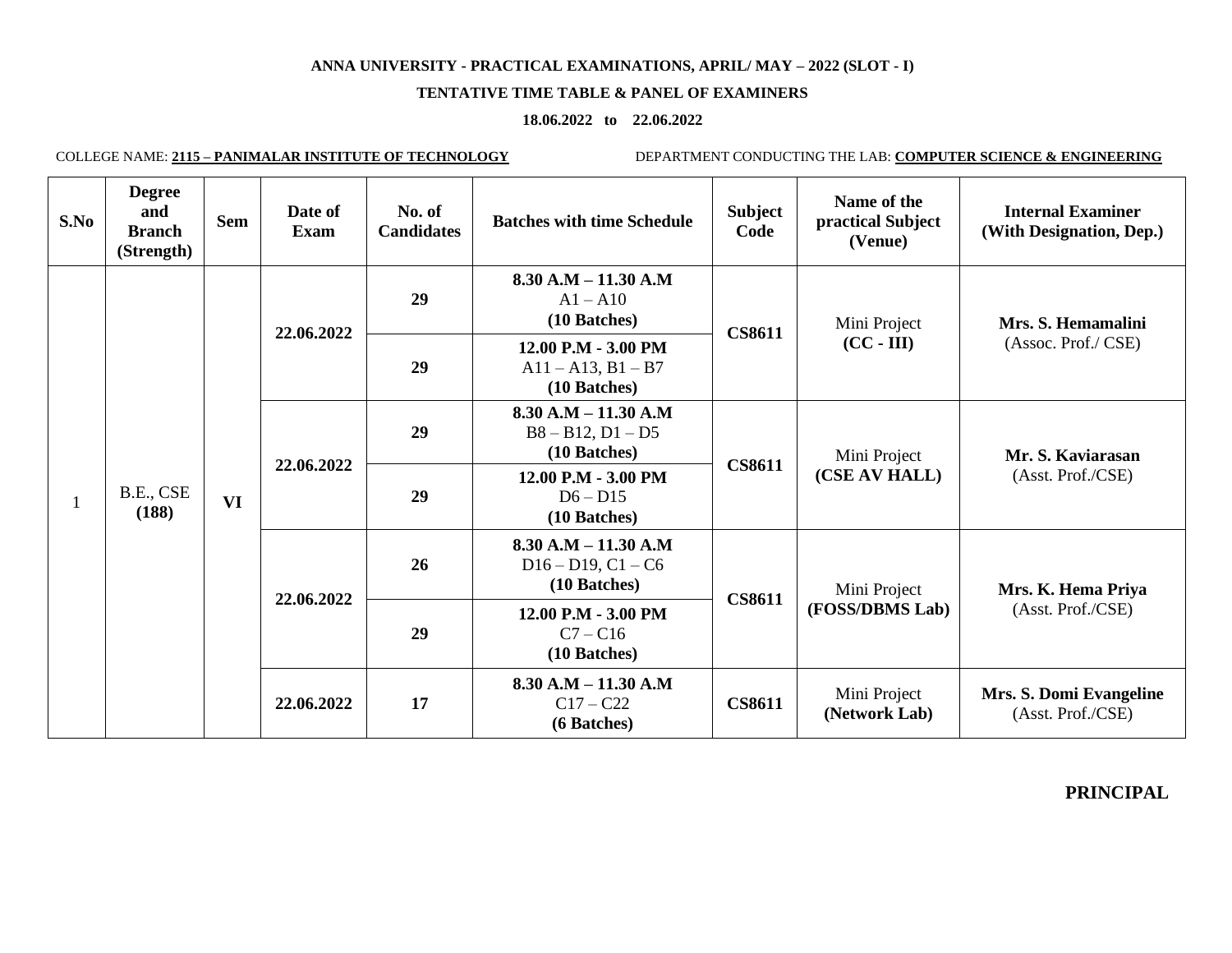#### **TENTATIVE TIME TABLE & PANEL OF EXAMINERS**

## **18.06.2022 to 22.06.2022**

COLLEGE NAME: **2115 – PANIMALAR INSTITUTE OF TECHNOLOGY** DEPARTMENT CONDUCTING THE LAB: **COMPUTER SCIENCE & ENGINEERING**

| S.No | Degree and<br><b>Branch</b><br>(Strength) | <b>Sem</b>  | Date of<br><b>Exam</b> | No. of<br><b>Candidates</b>                                      | <b>Batches with time</b><br><b>Schedule</b>                           | <b>Subject</b><br>Code | Name of the<br>practical Subject<br>(Venue)           | <b>Internal Examiner</b><br>(With Designation, Dep.) |
|------|-------------------------------------------|-------------|------------------------|------------------------------------------------------------------|-----------------------------------------------------------------------|------------------------|-------------------------------------------------------|------------------------------------------------------|
|      | B.E., CSE<br>(189)                        |             |                        | 30                                                               | 8.30 A.M - 11.30 A.M<br>Batch $(A1 - A10)$<br>(10 Batches)            | <b>CS8811</b>          | Project work<br>(CSE AV HALL)                         | Dr. W. Gracy Theresa<br>(Prof./ CSE)                 |
| 1    |                                           | <b>VIII</b> | 18.06.2022             | 28                                                               | 12.00 P.M - 3.00 PM<br>Batch $(A11 - A20)$<br>(10 Batches)            |                        |                                                       |                                                      |
|      |                                           |             | 20.06.2022             | 28                                                               | 8.30 A.M - 11.30 A.M<br>Batch (A21-A22, B2-B9,<br>C25<br>(11 Batches) | <b>CS8811</b>          | Project work<br>(CSE AV HALL)                         | Dr. T. Tamilselvi<br>(Prof./ CSE)                    |
|      |                                           |             |                        | 30                                                               | 12.00 P.M - 3.00 PM<br>Batch $(B10 - B19)$<br>(10 Batches)            |                        |                                                       |                                                      |
|      |                                           |             | 21.06.2022             | 8.30 A.M - 11.30 A.M<br>30<br>Batch $(C1 - C10)$<br>(10 Batches) | <b>CS8811</b>                                                         | Project work           | Dr. S. Hemalatha                                      |                                                      |
|      |                                           |             |                        | 29                                                               | 12.00 P.M - 3.00 PM<br>Batch $(C11 - C20)$<br>(10 Batches)            |                        | (CSE AV HALL)                                         | (Prof./ CSE)                                         |
|      |                                           |             | 21.06.2022             | 14                                                               | 8.30 A.M - 11.30 A.M<br>Batch $(C21 - C24, B1)$<br>(5 Batches)        | <b>CS8811</b>          | Project work<br>(Communication<br><b>Skills Lab</b> ) | Dr. K. Revathi<br>(Assoc. Prof./ CSE)                |